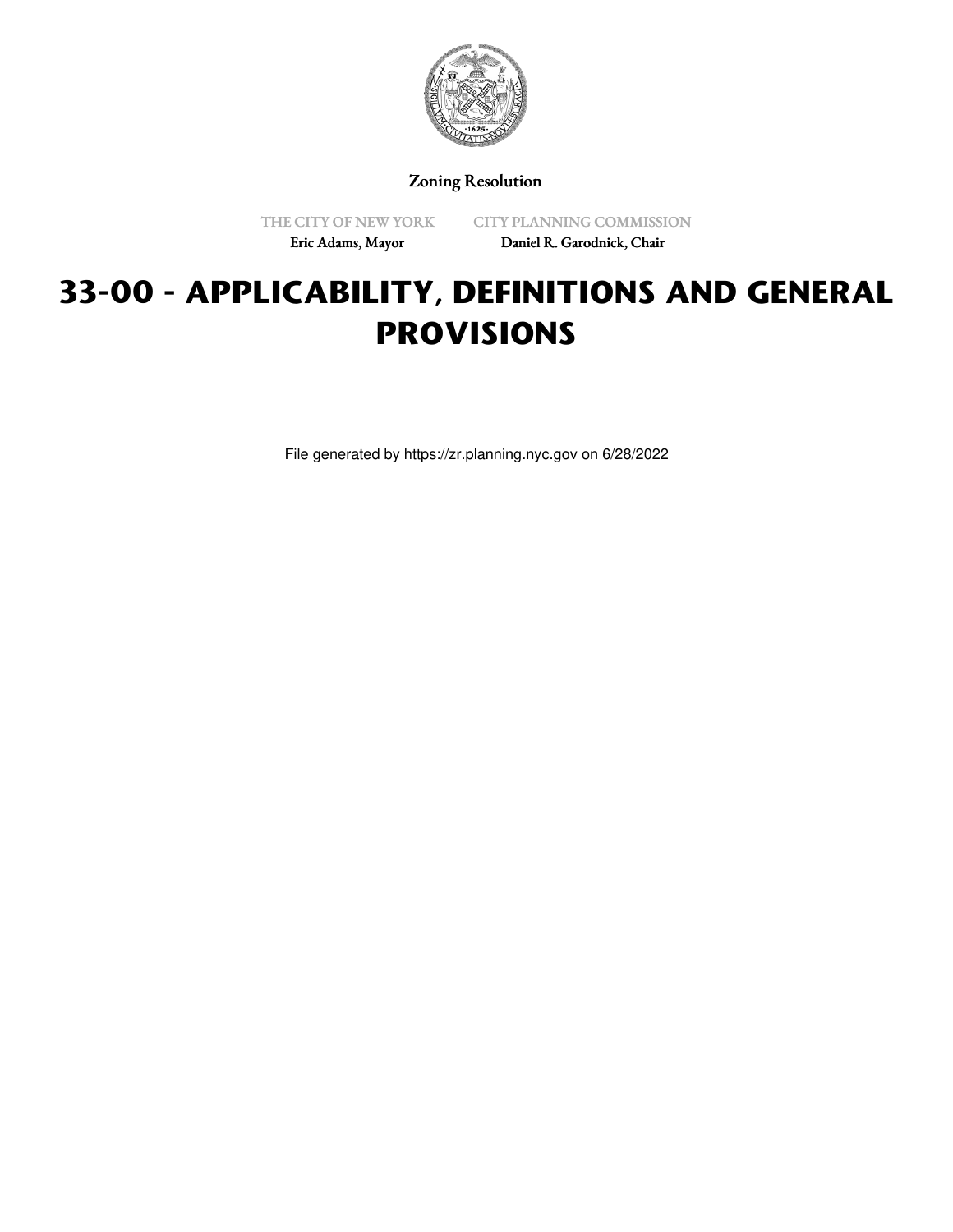LAST AMENDED 12/15/1961

# **33-01 - Applicability of This Chapter**

LAST AMENDED 10/10/2013

The #bulk# regulations of this Chapter apply to #commercial buildings#, #community facility buildings# or #buildings# used partly for #commercial# #use# and partly for #community facility# #use#, on any #zoning lot# or portion of a #zoning lot# located in any #Commercial District#, including all #developments# or #enlargements#. As used in this Chapter, the term "any #building#" shall therefore not include a #residential building# or a #mixed building#, the #bulk# regulations for which are set forth in Article III, Chapter 4, and Article III, Chapter 5, respectively. In addition, the #bulk# regulations of this Chapter, or of specified sections thereof, also apply in other provisions of this Resolution where they are incorporated by cross reference.

Existing #buildings or other structures# that do not comply with one or more of the applicable #bulk# regulations are #noncomplying# #buildings or other structures# and are subject to the regulations set forth in Article V, Chapter 4.

Special regulations applying to #large-scale residential developments# or #community facility# #uses# in #large-scale residential developments# are set forth in Article VII, Chapter 8 and special regulations applying to #large-scale community facility developments# are set forth in Article VII, Chapter 9.

Special regulations applying only in Special Purpose Districts are set forth in Articles VIII, IX, X, XI, XII, XIII and XIV.

All C6-1A Districts shall comply with the regulations of C6-1 Districts except as set forth in Sections 33-12, paragraph (c), 33- 13, paragraph (b) and 33-15, paragraph (a).

In Manhattan Community Districts 1, 2, 3, 4, 5 and 6, Brooklyn Community Districts 1, 2, 6 and 8, and Queens Community Districts 1 and 2, the #conversion# of non-#residential# #floor area#, to #residences# in #buildings# erected prior to December 15, 1961, or January 1, 1977, as applicable, shall be subject to the provisions of Article I, Chapter 5 (Residential Conversion Within Existing Buildings), unless such #conversions# meet the requirements for #residential# #development# of Article II (Residence District Regulations).

Special regulations applying in the #waterfront area# are set forth in Article VI, Chapter 2.

Special regulations applying in the #flood zone# are set forth in Article VI, Chapter 4.

### **33-011 - Quality Housing Program**

LAST AMENDED 3/22/2016

The applicability of the Quality Housing Program to #commercial buildings#, #community facility buildings# or #buildings# used partly for #commercial# #use# and partly for #community facility# #use# is set forth in this Section.

In C1 and C2 Districts mapped within R6 through R10 Districts with a letter suffix, and in C1-6A, C1-7A, C1-8A, C1-8X, C1- 9A, C2-6A, C2-7A, C2-7X, C2-8A, C4-2A, C4-3A, C4-4A, C4-4D, C4-4L, C4-5A, C4-5D, C4-5X, C4-6A, C4-7A, C5-1A, C5-2A, C6-2A, C6-3A, C6-3D, C6-3X, C6-4A or C6-4X Districts, all #buildings# shall comply with the applicable height and setback regulations for #Quality Housing buildings# set forth in Article III, Chapter 5. Special regulations are set forth for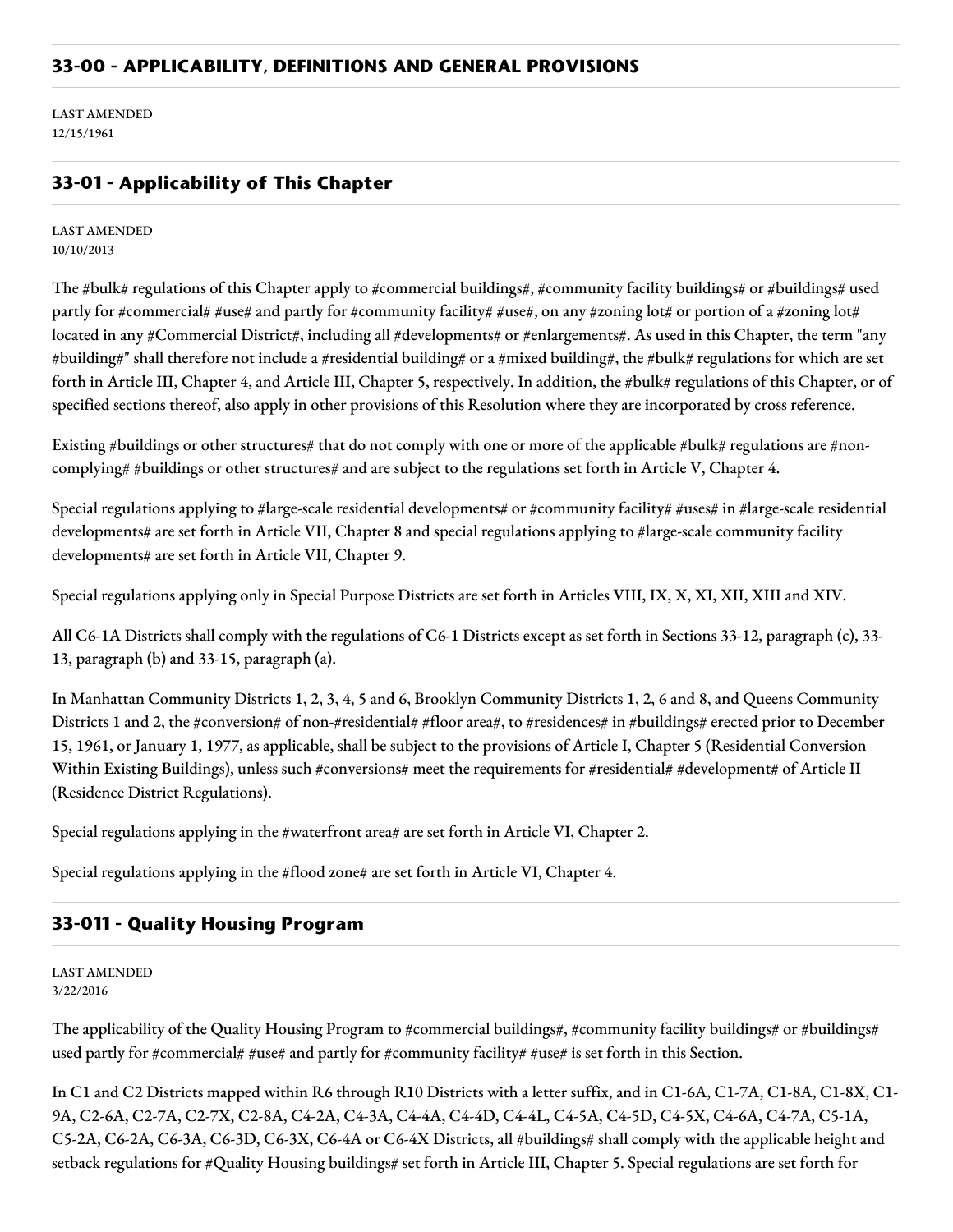#buildings# containing #long-term care facilities# or philanthropic or non-profit institutions with sleeping accommodations in Section 33-012 (Special provisions for certain community facility uses).

# **33-012 - Special provisions for certain community facility uses**

LAST AMENDED 3/22/2016

The provisions of this Section shall apply to #buildings# containing #long-term care facilities# or philanthropic or non-profit institutions with sleeping accommodations, as listed in Use Group 3.

- (a)  $\#$ Buildings# containing #long-term care facilities#
	- (1) #Commercial Districts# with a residential equivalent of an R1 or R2 District

In C1 or C2 Districts mapped within R1 or R2 Districts, where a #long-term care facility# is permitted pursuant to Section 74-901, the #bulk# regulations of this Chapter shall apply. The maximum #floor area ratio# for such #long-term care facilities# shall not exceed the applicable #floor area ratio# of paragraph (b) of Section 33-121 (In districts with bulk governed by Residence District bulk regulations), except as permitted by the City Planning Commission pursuant to Section 74-902 (Certain community facility uses in R1 and R2 Districts and certain Commercial Districts).

(2) #Commercial Districts# with a residential equivalent of an R3 through R5 District

In C1 or C2 Districts mapped within R3-2 Districts, or within R4 or R5 Districts without a letter or number suffix, or in C3 Districts without a letter suffix, or in C4-1 Districts, the #bulk# regulations of Article II, Chapter 3 applicable to #affordable independent residences for seniors#, inclusive, shall apply to #buildings#, or portions thereof, containing #long-term care facilities#, except as follows:

- (i) the #lot coverage# provisions of Section 23-144 shall not apply;
- (ii) the minimum size of #dwelling unit# provisions of Section 23-23 shall not apply;
- (iii) the #yard# regulations of Sections 33-20 and 33-30 shall apply in lieu of Sections 23-40 and 23-50;
- (iv) in C1 or C2 Districts mapped within R3-2 Districts or in C3 Districts without a letter suffix, the height and setback provisions of Section 33-40 shall apply in lieu of Section 23-60; and
- (v) in C1 or C2 Districts mapped within R5 Districts or in C4-1 Districts, the provisions of paragraph  $(j)(2)$ of Section 23-631 shall be modified so that the height of a #building# containing #long-term care facilities# may be increased to 55 feet beyond 25 feet of the #street line# on any #zoning lot#.

In all such Districts, the Commission may permit the #bulk# regulations of this Chapter to apply pursuant to the special permit in Section 74-903 (Certain community facility uses in R3 to R9 Districts and certain Commercial Districts).

The #Residence District# within which such #Commercial Districts# are mapped, or the applicable residential equivalent set forth in the tables in Section 35-23 (Residential Bulk Regulations in Other C1 or C2 Districts or in C3, C4, C5 or C6 Districts) shall be used to determine the applicable #residential# #bulk# regulations of Article II, Chapter 3.

In C1 or C2 Districts mapped within R3-1, R3A, R3X, R4-1, R4A, R4B, R5A, R5B or R5D Districts, or in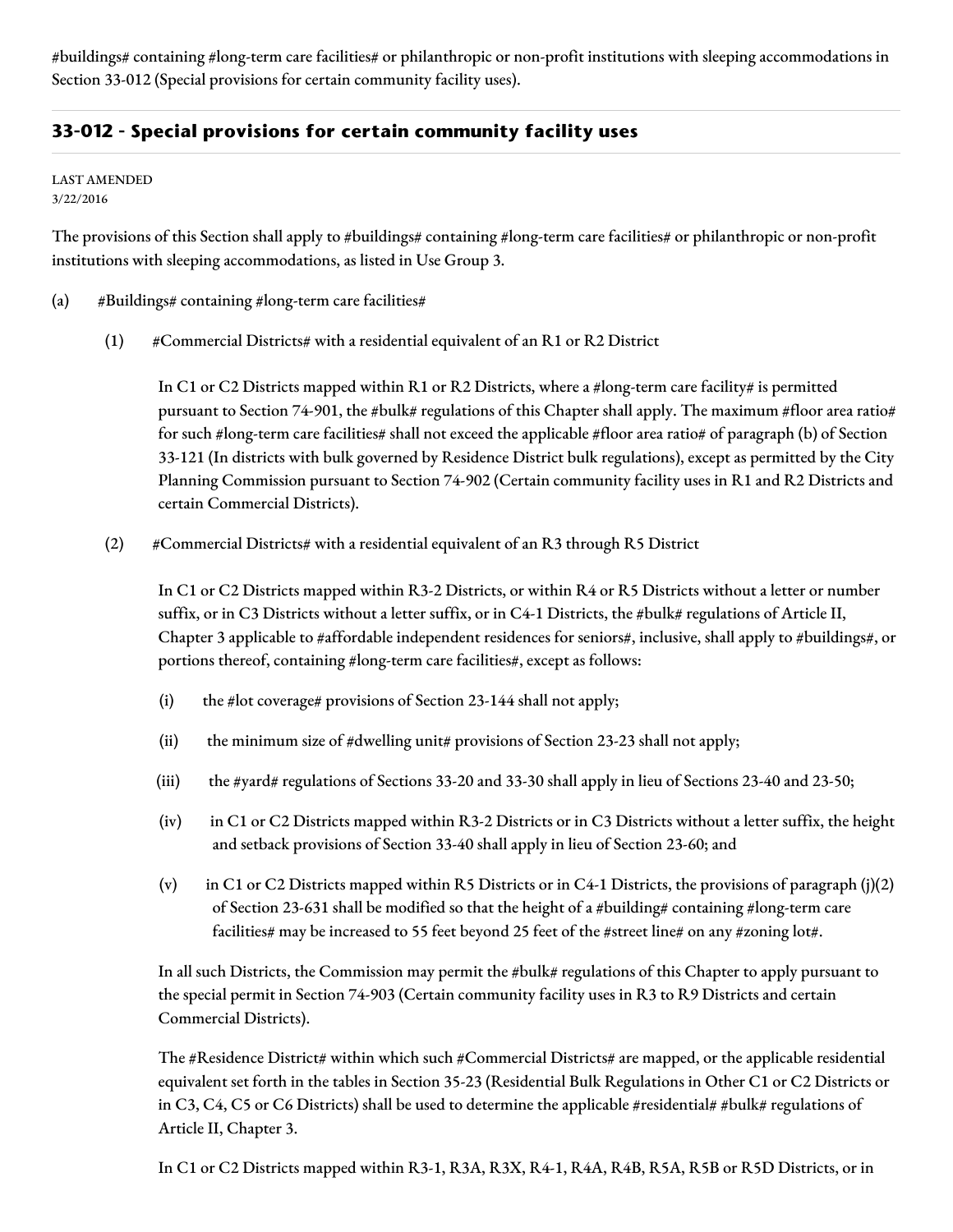C3A Districts, the #bulk# regulations of this Chapter shall apply to #community facility buildings#, or the #community facility# portion of a #building# containing #long term care facilities#, as applicable. The maximum #floor area ratio# for such #long-term care facilities# shall not exceed the applicable #floor area ratio# of paragraph (d) or (e) of Section 33-121, as applicable, except as permitted by the Commission pursuant to Section 74-903.

(3) #Commercial Districts# with a residential equivalent of an R6 through R10 District

In C1 or C2 Districts mapped within R6 through R10 Districts, or in #Commercial Districts# with a residential equivalent of an R6 through R10 District, the #bulk# regulations of Article II, Chapter 3, applicable to #affordable independent residences for seniors#, inclusive, shall apply to #buildings#, or portions thereof, containing #long-term care facilities#, except as follows:

- (i) in C1 or C2 Districts mapped within R6A Districts or R6 Districts without a letter suffix, or in #Commercial Districts# with a residential equivalent of an R6A District or an R6 District without a letter suffix, the maximum #floor area ratio# for #long-term care facilities# shall be 3.6;
- (ii) in C1 or C2 Districts mapped within R7A Districts or R7 Districts without a letter suffix, or in #Commercial Districts# with a residential equivalent of an R7A District or an R7 District without a letter suffix, the maximum #floor area ratio# for #long-term care facilities# shall be 4.6;
- (iii) the minimum size of  $\#$ dwelling unit# provisions of Section 23-23 shall not apply;
- (iv) the provisions of Section 23-44 (Permitted Obstructions in Required Yards or Rear Yard Equivalents) shall be modified by Section 35-532 (Modification of permitted obstructions in required yards or rear yard equivalents for certain affordable independent residences for seniors); and
- (v) the provisions of Section 23-66 (Height and Setback Requirements for Quality Housing Buildings) shall be modified by Section 35-65.

The #Residence District# within which such #Commercial Districts# are mapped, or the applicable residential equivalent set forth in the tables in Section 35-23 (Residential Bulk Regulations in Other C1 or C2 Districts or in C3, C4, C5 or C6 Districts) shall be used to determine the applicable #residential# #bulk# regulations of Article II, Chapter 3.

In C1 or C2 Districts mapped within R6 through R10 Districts without a letter suffix, or in #Commercial Districts# with a residential equivalent of an R6 through R10 District without a letter suffix, the Commission may permit the #bulk# regulations of this Chapter to apply to such #long-term care facilities# pursuant to the special permit in Section 74-903.

(4) Applicability of #affordable independent residences for seniors# #bulk# provisions

Where #buildings# containing #long-term care facilities# are required to utilize the #bulk# provisions applicable to #affordable independent residences for seniors#, such #uses# shall be considered #residential# for the purpose of applying such provisions, and the term #dwelling unit# shall include #dwelling units# and #rooming units#, as set forth in the Housing Maintenance Code.

(b) #Buildings# containing philanthropic or non-profit institutions with sleeping accommodations

The provisions of this Chapter apply to #buildings#, or portions thereof, containing philanthropic or non-profit institutions with sleeping accommodations. In addition, the following special #bulk# provisions apply: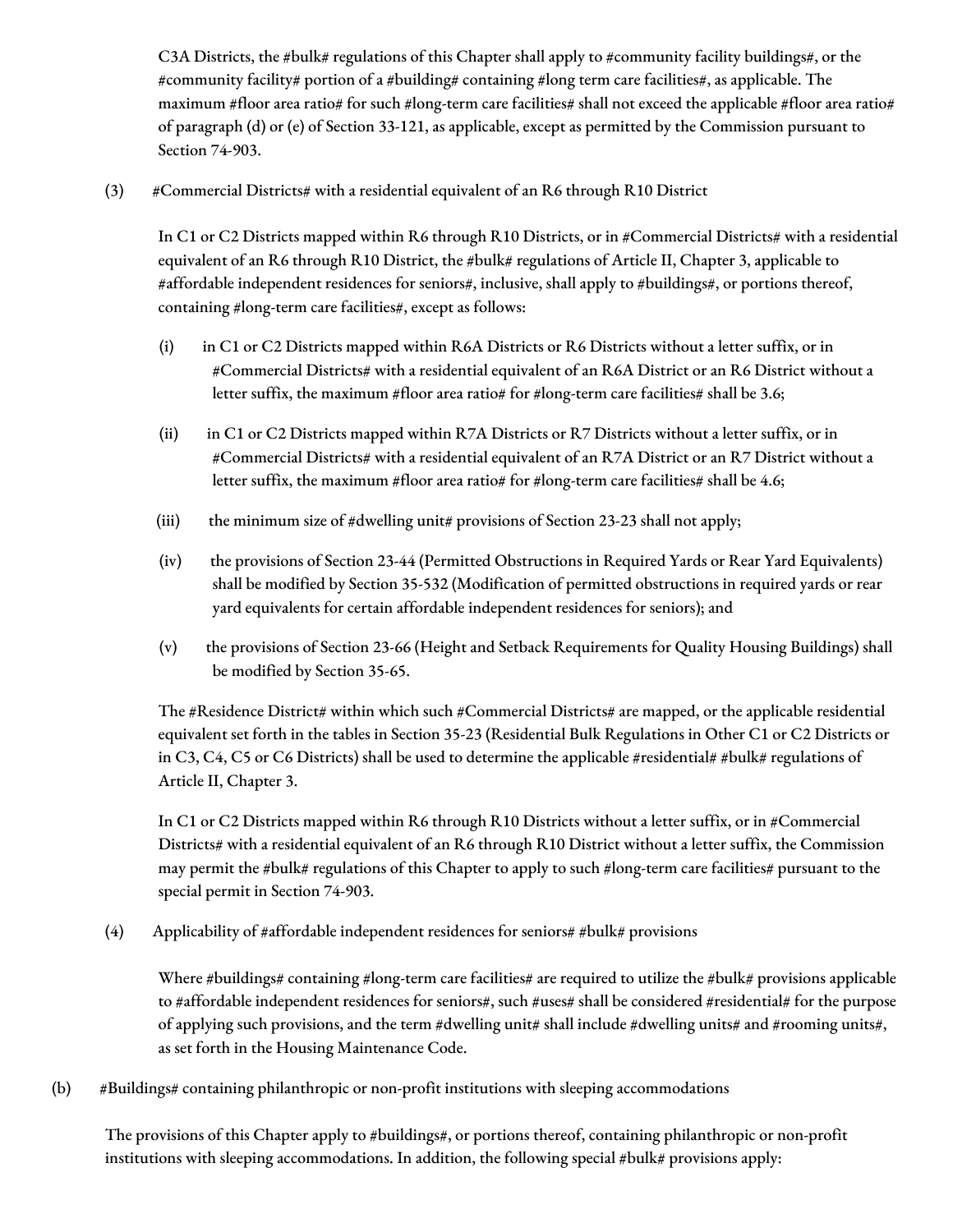#### (1) #Commercial Districts# with a residential equivalent of an R1 or R2 District

In C1 and C2 Districts mapped within R1 and R2 Districts, the maximum #floor area ratio# for a #building# that contains a philanthropic or non-profit institution with sleeping accommodations shall not exceed the #floor area ratio# set forth in paragraph (b) of Section 33-121, except as permitted by the Commission pursuant to Section 74-902.

(2) #Commercial Districts# with a residential equivalent of an R3 through R10 District

In C1 or C2 Districts mapped within R3 through R9 Districts, the maximum #floor area ratio# for a #building# that contains a philanthropic or non-profit institution with sleeping accommodations shall not exceed the #floor area ratio# set forth in paragraphs (d) or (e) of Section 33-121, except as permitted by the Commission pursuant to Section 74-903.

In other #Commercial Districts# with a residential equivalent of R3 through R9 Districts, the maximum #floor area ratio# for a #building# that contains a philanthropic or non-profit institution with sleeping accommodations shall not exceed the #floor area ratio# set forth in paragraphs (a) and (b) of Section 33-123 (Community facility buildings or buildings used for both community facility and commercial uses in all other Commercial Districts), as applicable, except as permitted by the Commission pursuant to Section 74-903.

In C1 or C2 Districts mapped within R10 Districts or in #Commercial Districts# with a residential equivalent of an R10 District, the maximum #floor area ratio# for a #building# that contains a philanthropic or non-profit institution with sleeping accommodations shall not exceed the #floor area ratio# set forth in the tables of Sections 33-121 or 33-123, as applicable.

In R6 through R10 Districts without a letter suffix, the height and setback regulations for #Quality Housing buildings# set forth in Article II, Chapter 3, may be applied. However, the provisions of Section 23-66 are modified by Section 35-65 (Height and Setback Requirements for Quality Housing Buildings).

(c) Applicability of Quality Housing Program elements

For all #buildings# containing #long-term care facilities# that utilize the #bulk# regulations for #affordable independent residences for seniors# in Article II, Chapter 3, as modified by Section 35-65, and for #buildings# containing philanthropic or non-profit institutions with sleeping accommodations that utilize the height and setback regulations for #Quality Housing buildings# in Section 35-65, the Quality Housing Program, and the associated mandatory and optional program elements, shall apply to such #uses#, as modified by paragraph (d) of Section 28-01 (Applicability of this Chapter).

### **33-02 - Definitions**

LAST AMENDED 11/19/1987

Words in italics are defined in Section 12-10 or, if applicable exclusively to this Section, in this Section.

### **33-03 - Street Tree Planting in Commercial Districts**

LAST AMENDED 9/7/2017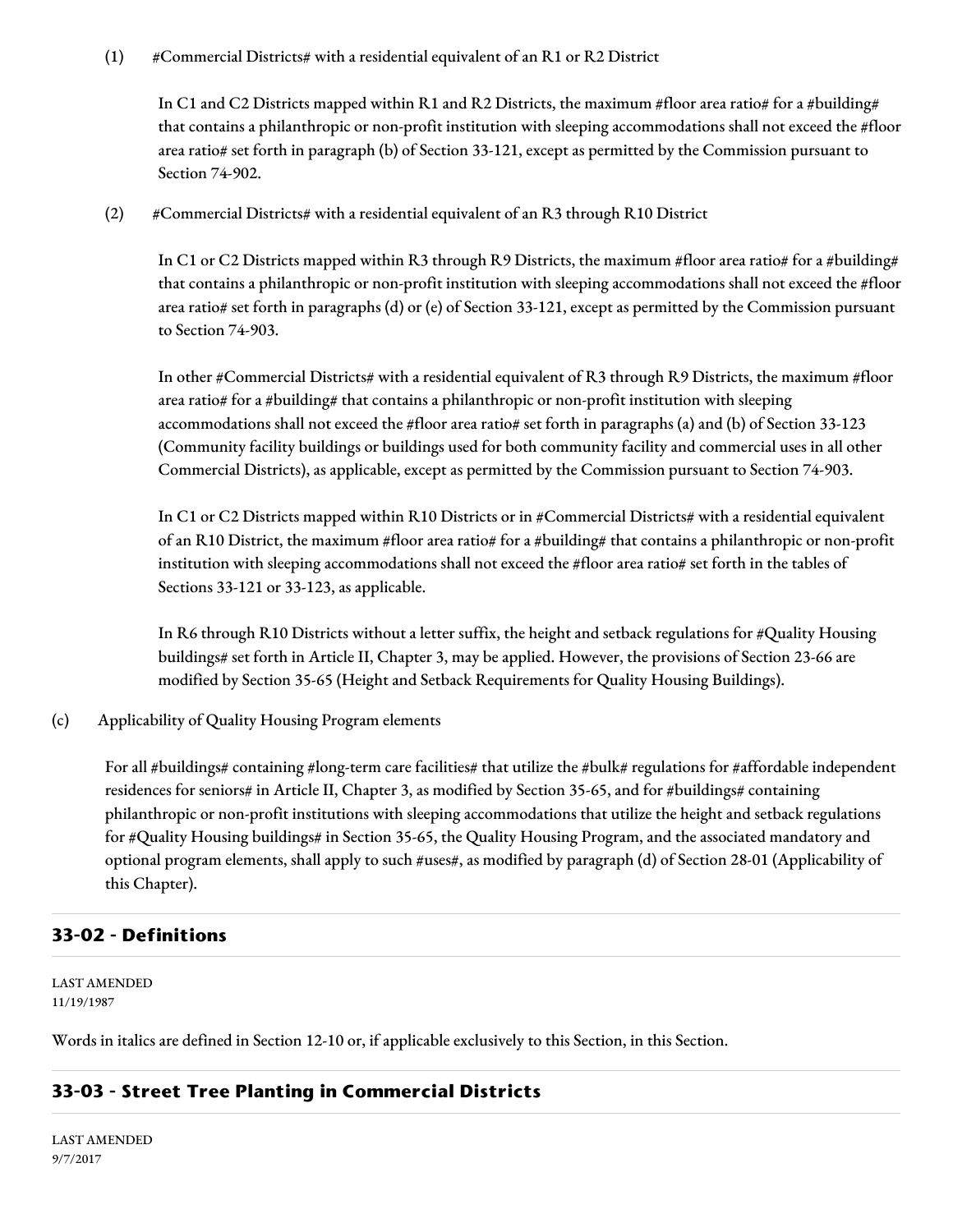#### C1 C2 C3 C4 C5 C6 C7 C8

In all districts, as indicated, the following shall provide #street# trees in accordance with Section 26-41 (Street Tree Planting):

- (a) #developments#, or #enlargements# that increase the #floor area# on a #zoning lot# by 20 percent or more. However, #street# trees shall not be required for #enlargements# of #single-# or #two-family residences#, except as provided in paragraphs (b) and (c) of this Section;
- (b) #enlargements# of #single-# or #two-family residences# by 20 percent or more within the following special purpose districts:

#Special Bay Ridge District#;

#Special Bay Street Corridor District#;

#Special Clinton District#;

#Special Downtown Brooklyn District#;

#Special Downtown Far Rockaway District#;

#Special Downtown Jamaica District#;

#Special East Harlem Corridors District#;

#Special Grand Concourse District#;

#Special Hillsides Preservation District#;

#Special Hudson Yards District#;

#Special Little Italy District#;

#Special Long Island City Mixed Use District#;

#Special Ocean Parkway District#;

#Special South Richmond Development District#;

- (c) #enlargements#, pursuant to the Quality Housing Program, of #single-# or #two-family residences# by 20 percent or more;
- (d) #conversions# of 20 percent or more of the #floor area# of a #building# to a #residential use#; or
- (e) construction of a detached garage that is 400 square feet or greater.

The #street# frontage used to calculate the number of required trees may exclude the #street# frontage occupied by curb cuts serving #uses# listed in Use Groups 16B, 16C and 16D.

#### **33-04 - Lower Density Growth Management Areas**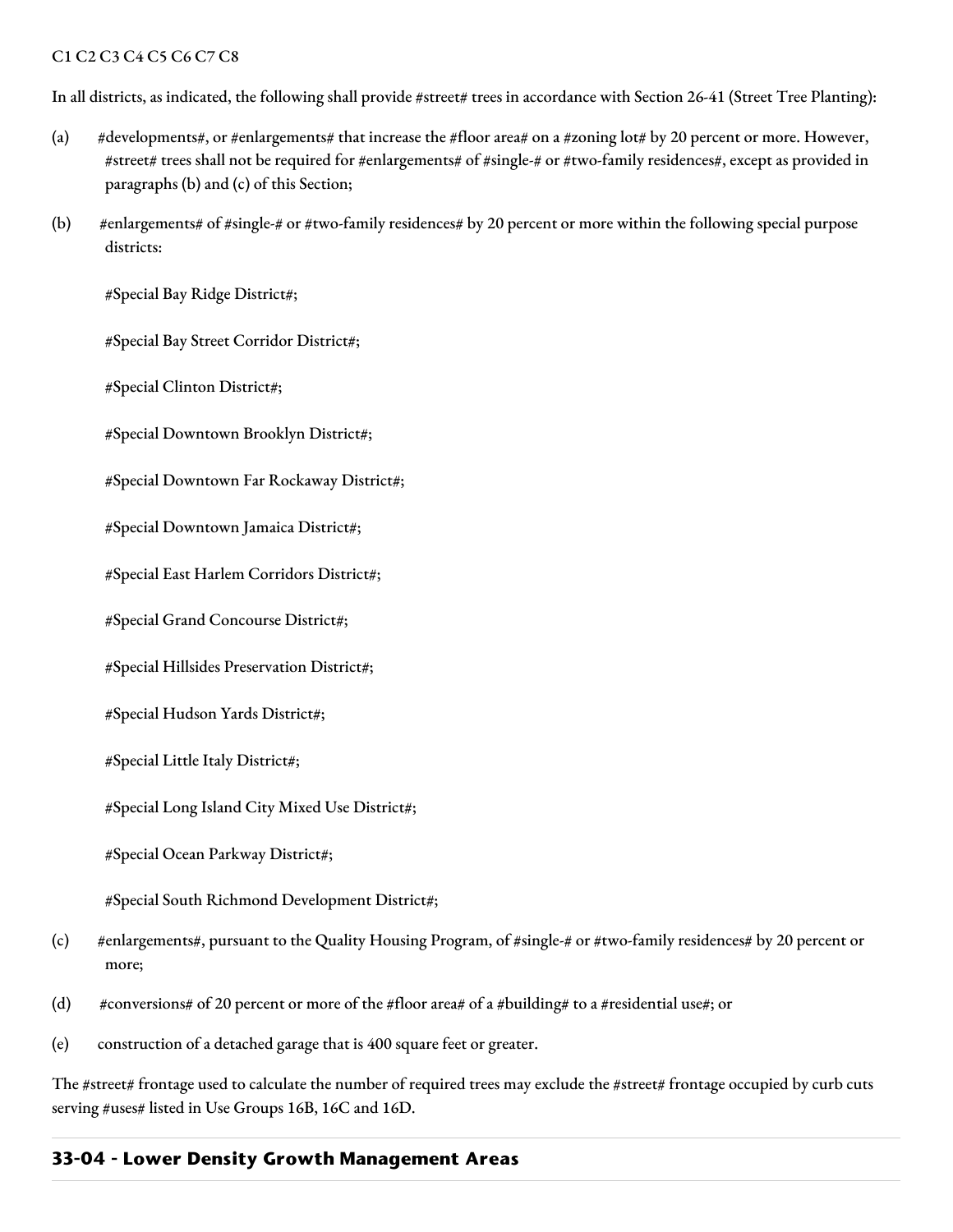#### LAST AMENDED 1/18/2011

For areas designated as #lower density growth management areas#, pursuant to Section 12-10 (DEFINITIONS), the underlying district regulations shall apply. Such regulations are superseded or supplemented as set forth in the following Sections:

- Section 11-45 (Authorizations or Permits in Lower Density Growth Management Areas)
- Section 12-10 (DEFINITIONS Floor area; Lower density growth management area; Private road)
- Section 22-14 (Use Group 4 Ambulatory diagnostic or treatment health care facilities)
- Section 32-11 (Use Groups 1 and 2)
- Section 32-433 (Ground floor use in C1, C2 and C4 Districts in the Borough of Staten Island)
- Section 33-121 (In districts with bulk governed by Residence District bulk regulations)
- Section 33-431 (In C1 or C2 Districts with bulk governed by surrounding Residence District)
- Section 36-21 (General Provisions)
- Section 36-231 (In districts with high, medium or low parking requirements)
- Section 36-27 (Waiver for Certain Small Zoning Lots)
- Section 36-521 (Size of spaces)
- Section 36-581 (Special parking regulations for certain community facility uses in the Borough of Staten Island and Community District 10 in the Borough of the Bronx)
- Section 37-10 (APPLICABILITY OF ARTICLE II, CHAPTER 6, TO LOTS WITH PRIVATE ROADS)
- Section 37-20 (SPECIAL REGULATIONS FOR LOWER DENSITY GROWTH MANAGEMENT AREAS IN THE BOROUGH OF STATEN ISLAND); inclusive
- Section 73-125 (Ambulatory diagnostic or treatment health care facilities)
- Section 107-412 (Special bulk regulations for certain community facility uses in lower density growth management areas)
- Section 107-42 (Minimum Lot Area and Lot Width for Residences)
- Section 107-464 (Side yards for permitted non-residential use)
- Section 107-62 (Yard, Court and Parking Regulations)
- Section 119-05 (Applicability of Parking Location Regulations)
- Section 119-214 (Tier II requirements for driveways and private roads)
- Section 128-052 (Applicability of Article I, Chapter 2)

### **33-05 - Outdoor Table Service Areas**